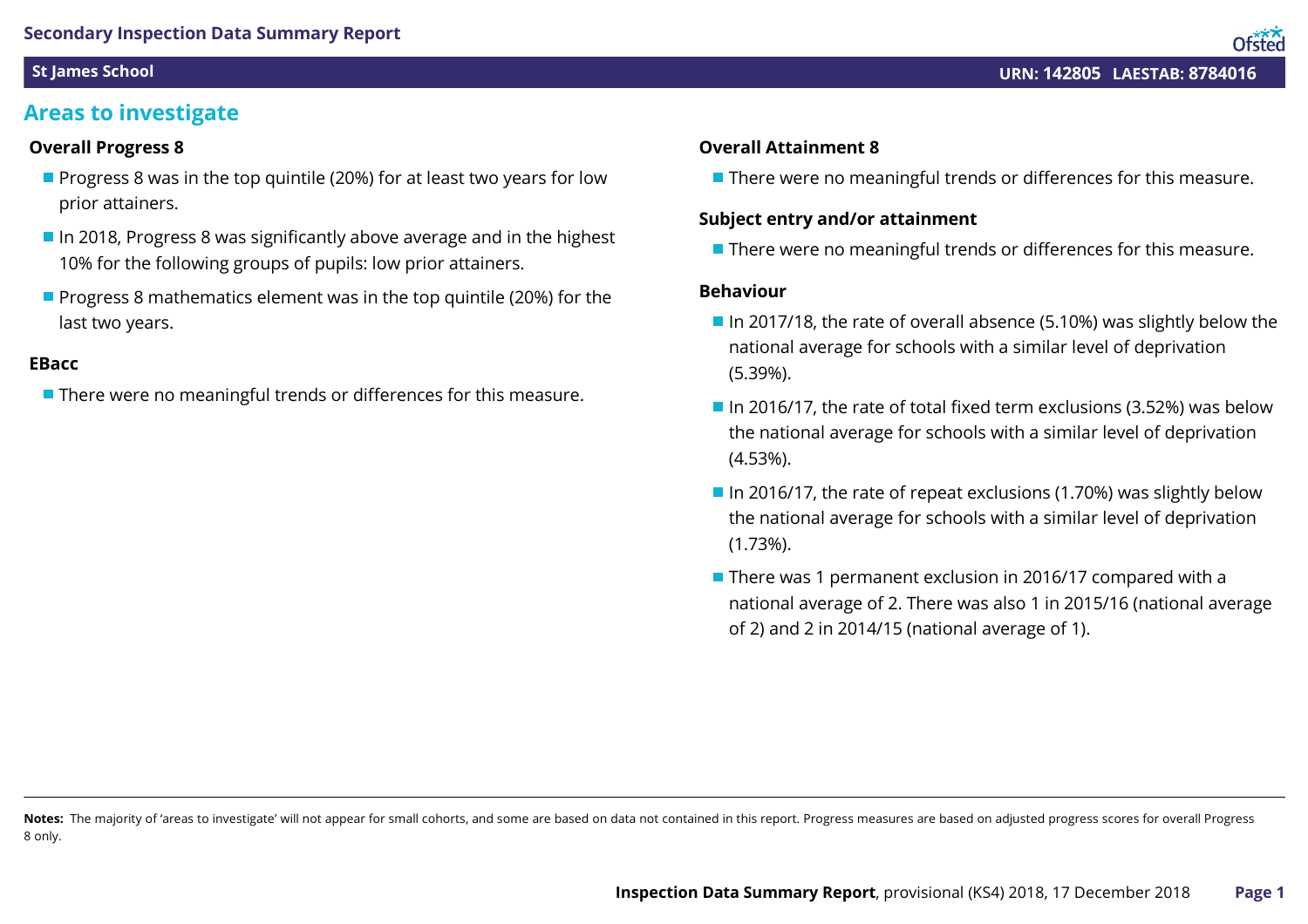### **Areas to investigate**

### **Destinations**

**There were no meaningful trends or differences for this measure.** 

Notes: The majority of 'areas to investigate' will not appear for small cohorts, and some are based on data not contained in this report. Progress measures are based on adjusted progress scores for overall Progress 8 only.

Ofsted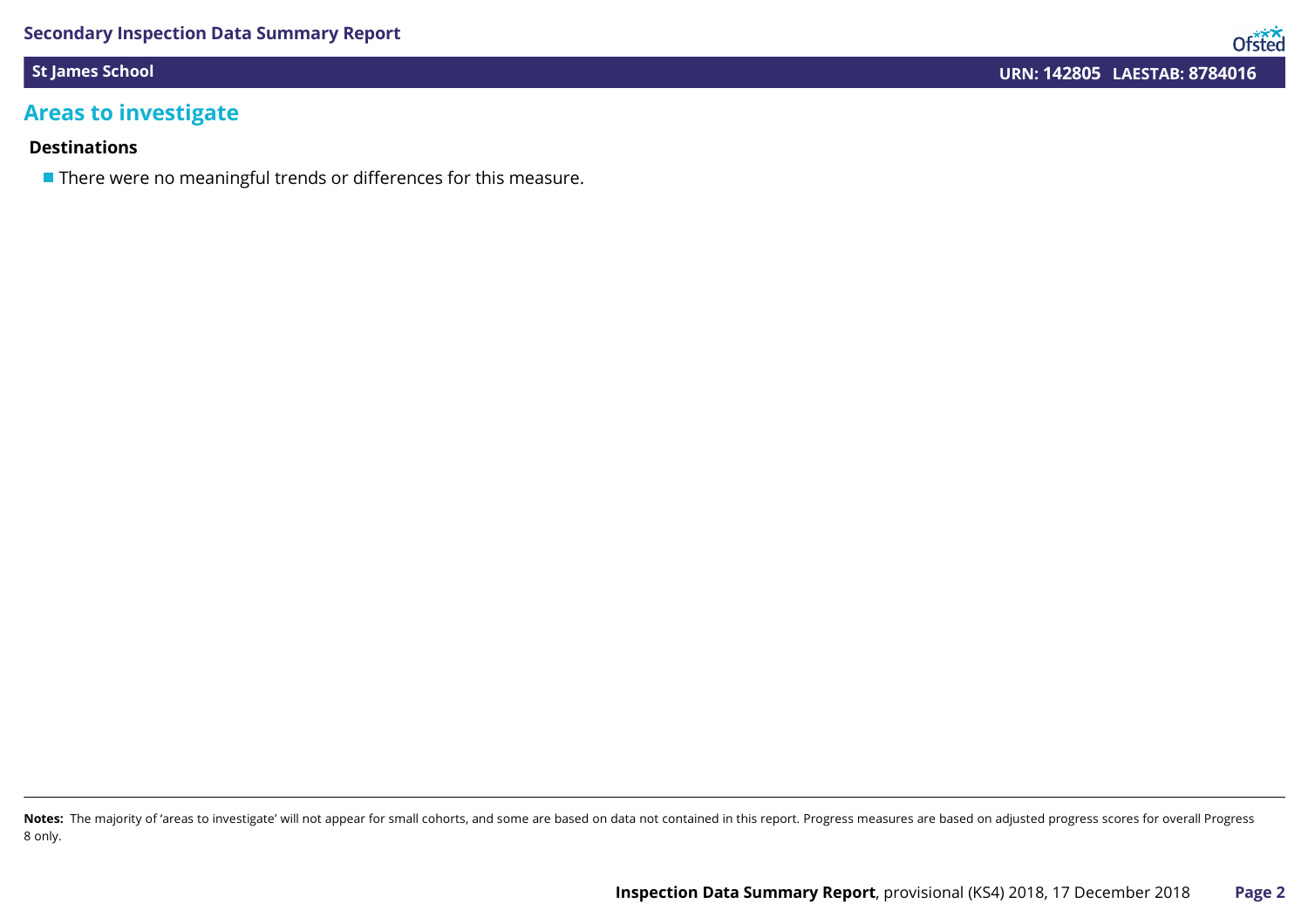### **Secondary school context in 2018**

| <b>Phase of education: Secondary</b>          | Local authority: Devon                  |
|-----------------------------------------------|-----------------------------------------|
| Headteacher: Amy Grashoff                     | <b>Admissions policy: Non-selective</b> |
| <b>Pupils: 876</b>                            | <b>Ages: 11-16</b>                      |
| <b>Gender: Mixed</b>                          | <b>Denomination: None</b>               |
| <b>Deprivation Quintile: Middle 20% (0.2)</b> | <b>Special needs provision:</b>         |

### **Ethnicity**

- The largest ethnic groups are: White British (82.0%), White any other White background (5.9%), Mixed - any other mixed background (1.0%), Asian or Asian British - Indian (0.8%), Asian or Asian British - Bangladeshi (0.8%), Any other ethnic group (6.4%).
- This school has 13 out of 17 possible ethnic groups. The average number of groups for this phase of education is 13.

#### **Number on roll**

- The number of pupils in year 7 (195) and year 8 (189) was higher than all other year groups.
- $\blacksquare$  The number of pupils in year 11 (153) was lower than all other year groups.
- There was a larger than average increase in the total number of pupils, from 824 pupils in 2017 to 876 in 2018.

### **Girls**

 $\blacksquare$  There was a larger than average increase in the percentage of girls between 2017 and 2018 than most primary schools nationally.

14.3 **English additional language %:**

### **Disadvantaged**

- The percentage of FSM in year 11 (20%) was lower than all other year groups.
- **There were 12 children looked after in the school.**

29.1 **Ever 6 FSM %:**

9.9 **SEN support %:**

2.5 **SEN with EHC plan %:**

**St James School URN: 142805 LAESTAB: 8784016**

Notes: Context sentences provide background information for inspectors. This is historic data for pupils as of the January 2018 census. For example year 10 in 2018 is the school's current year 11 cohort. Ethnicity and CLA sentences appear for every school. For further information on methodology see [www.gov.uk/government/collections/using-ofsteds-inspection-dashboard](https://www.gov.uk/government/collections/using-ofsteds-inspection-dashboard)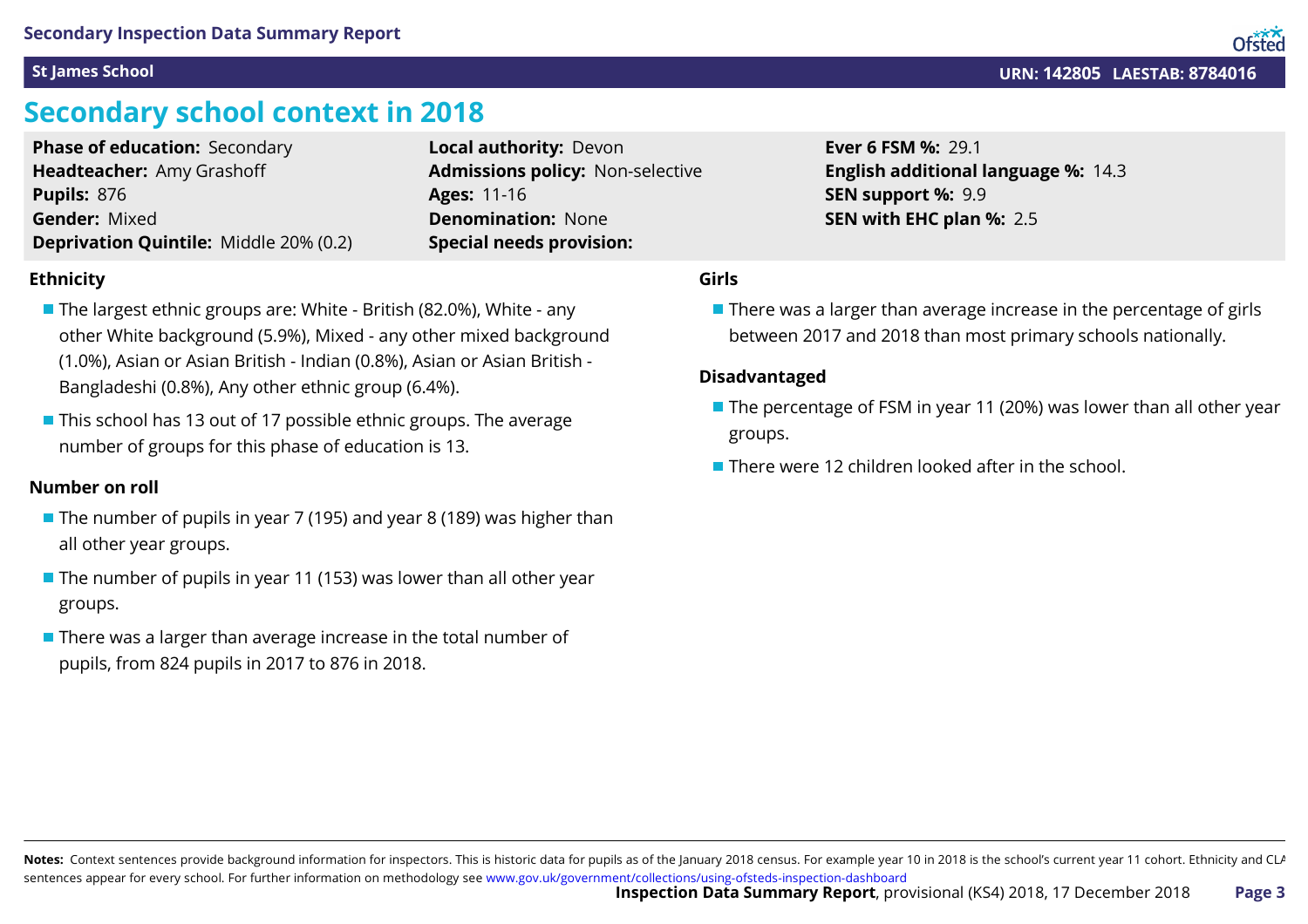Ofsted

### **Secondary school context 2018**

### **English as an Additional Language**

 $\blacksquare$  There was nothing significant to report for this group.

### **Special Educational Needs**

 $\blacksquare$  The school was in the top 20% of all schools for the proportion of SEN with EHC/statement (2.5%).

#### **Prior Attainment**

 $\blacksquare$  There was nothing significant to report for this group.

Notes: Context sentences provide background information for inspectors. This is historic data for pupils as of the January 2018 census. For example year 10 in 2018 is the school's current year 11 cohort. Ethnicity and CLA sentences appear for every school. For further information on methodology see [www.gov.uk/government/collections/using-ofsteds-inspection-dashboard](https://www.gov.uk/government/collections/using-ofsteds-inspection-dashboard)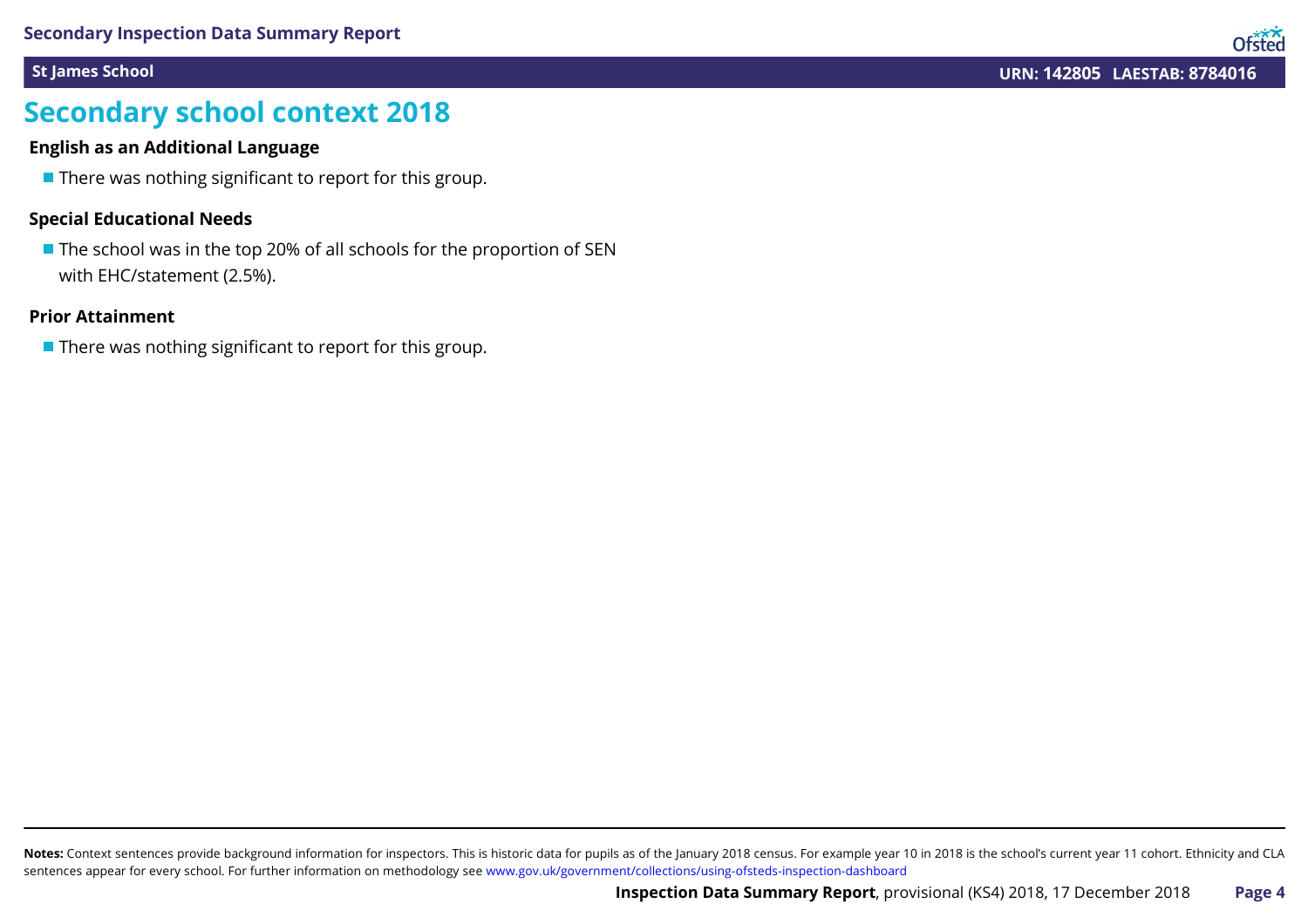### **Key stage 4**

Ofsted

#### **St James School URN: 142805 LAESTAB: 8784016**

### **Relative progress for the past three years**

**Progress quintiles based on rank of progress score**<br> **Progress quintiles based on rank of progress score** ( ) Cohort Significantly

**Significantly** 

below national

above national

|                    |            | <b>Overall</b><br>Bottom 20%<br>Top 20% |    |    |    |       |  | <b>English P8 element</b><br>Bottom 20%<br>Top 20% |  |       |  |          | <b>Mathematics P8 element</b><br>Bottom 20%<br>Top 20% |       |  |       |          |  | <b>Open P8 element</b><br>Bottom 20%<br>Top 20% |       |       |  |    |       |  |
|--------------------|------------|-----------------------------------------|----|----|----|-------|--|----------------------------------------------------|--|-------|--|----------|--------------------------------------------------------|-------|--|-------|----------|--|-------------------------------------------------|-------|-------|--|----|-------|--|
|                    |            |                                         | Q5 | Q4 | Q3 | Q2 Q1 |  |                                                    |  | Q5 Q4 |  | Q3 Q2 Q1 |                                                        |       |  | Q5 Q4 | Q3 Q2 Q1 |  |                                                 |       | Q5 Q4 |  | Q3 | Q2 Q1 |  |
|                    |            |                                         |    |    |    |       |  |                                                    |  |       |  |          |                                                        |       |  |       |          |  |                                                 |       |       |  |    |       |  |
| All                | 2016 (132) |                                         |    |    |    |       |  | (132)                                              |  |       |  |          |                                                        | (132) |  |       |          |  |                                                 | (132) |       |  |    |       |  |
|                    | 2017       | (126)                                   |    |    |    |       |  | (126)                                              |  |       |  |          |                                                        | (126) |  |       |          |  |                                                 | (126) |       |  |    |       |  |
|                    | 2018 (136) |                                         |    |    |    |       |  | (136)                                              |  |       |  |          |                                                        | (136) |  |       |          |  |                                                 | (136) |       |  |    |       |  |
|                    | 2016       | (24)                                    |    |    |    |       |  | (24)                                               |  |       |  |          |                                                        | (24)  |  |       |          |  |                                                 | (24)  |       |  |    |       |  |
| Low at KS2         | 2017       | (18)                                    |    |    |    |       |  | (18)                                               |  |       |  |          |                                                        | (18)  |  |       |          |  |                                                 | (18)  |       |  |    |       |  |
|                    | 2018       | (23)                                    |    |    |    |       |  | (23)                                               |  |       |  |          |                                                        | (23)  |  |       |          |  |                                                 | (23)  |       |  |    |       |  |
|                    | 2016       | (69)                                    |    |    |    |       |  | (69)                                               |  |       |  |          |                                                        | (69)  |  |       |          |  |                                                 | (69)  |       |  |    |       |  |
| Middle at KS2      | 2017       | (54)                                    |    |    |    |       |  | (54)                                               |  |       |  |          |                                                        | (54)  |  |       |          |  |                                                 | (54)  |       |  |    |       |  |
|                    | 2018       | (41)                                    |    |    |    |       |  | (41)                                               |  |       |  |          |                                                        | (41)  |  |       |          |  |                                                 | (41)  |       |  |    |       |  |
|                    | 2016       | (39)                                    |    |    |    |       |  | (39)                                               |  |       |  |          |                                                        | (39)  |  |       |          |  |                                                 | (39)  |       |  |    |       |  |
| High at KS2        | 2017       | (54)                                    |    |    |    |       |  | (54)                                               |  |       |  |          |                                                        | (54)  |  |       |          |  |                                                 | (54)  |       |  |    |       |  |
|                    | 2018       | (72)                                    |    |    |    |       |  | (72)                                               |  |       |  |          |                                                        | (72)  |  |       |          |  |                                                 | (72)  |       |  |    |       |  |
|                    | 2016       | (34)                                    |    |    |    |       |  | (34)                                               |  |       |  |          |                                                        | (34)  |  |       |          |  |                                                 | (34)  |       |  |    |       |  |
| Disadvantaged 2017 |            | (42)                                    |    |    |    |       |  | (42)                                               |  |       |  |          |                                                        | (42)  |  |       |          |  |                                                 | (42)  |       |  |    |       |  |
|                    | 2018       | (31)                                    |    |    |    |       |  | (31)                                               |  |       |  |          |                                                        | (31)  |  |       |          |  |                                                 | (31)  |       |  |    |       |  |

Notes: Statistical significance for disadvantaged pupils is against the national for other pupils. Change in methodology or calculations is indicated by a dotted line. Quintiles are based on unadjusted progress scores apart from overall Progress 8 in 2018. Significance is only flagged for cohorts greater than 10. For cohorts of 10 or fewer, information is shown in grey. For further information on methodology see [www.gov.uk/government/collections/using-ofsteds-inspection-dashboard](https://www.gov.uk/government/collections/using-ofsteds-inspection-dashboard)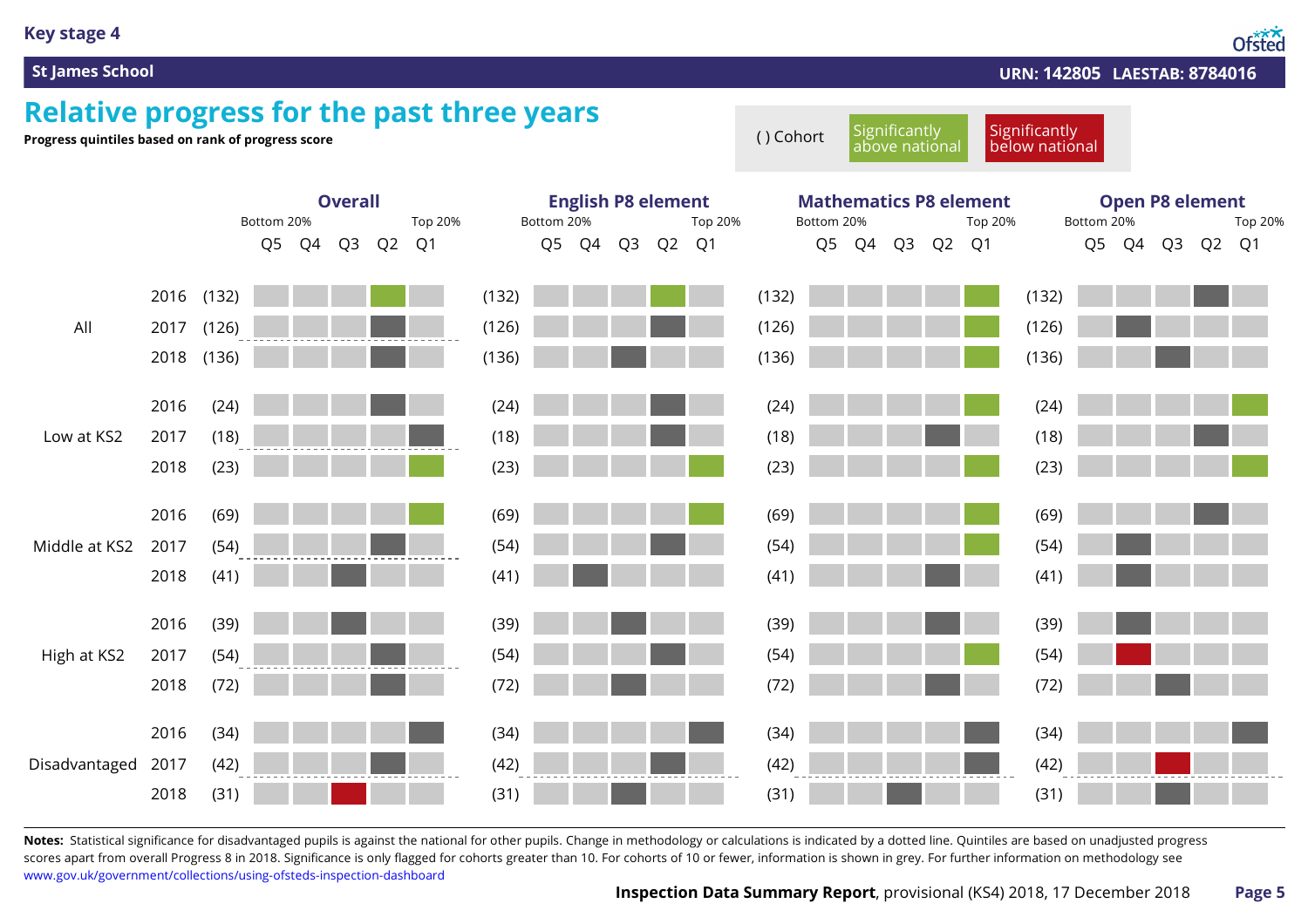#### **Key stage 4**

Ofsted

#### **St James School URN: 142805 LAESTAB: 8784016**

### **Relative progress for the past three years**



Notes: Statistical significance for disadvantaged pupils is against the national for other pupils. Change in methodology or calculations is indicated by a dotted line. Quintiles are based on unadjusted progress scores apart from overall Progress 8 in 2018. () represents eligible cohorts for Progress 8 and entries for VA. Significance is only flagged for cohorts greater than 10. For cohorts of 10 or fewer, information is shown in grey. For further information on methodology see [www.gov.uk/government/collections/using-ofsteds-inspection-dashboard](https://www.gov.uk/government/collections/using-ofsteds-inspection-dashboard)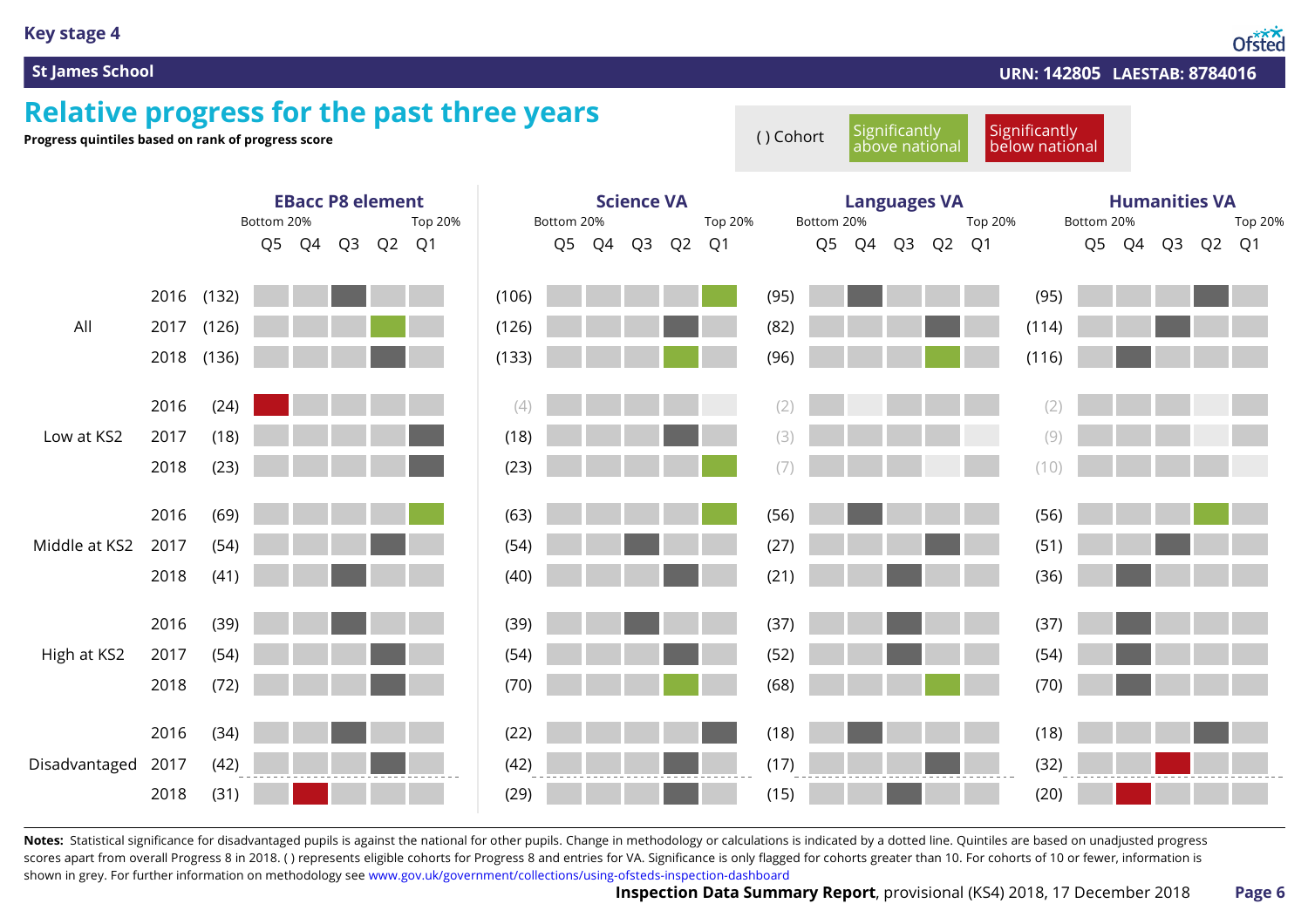## **Overall Progress 8**

### **Overall Progress 8 scatterplot**



Notes: Overall Progress 8 is based on adjusted progress scores. Significance is only flagged for cohorts greater than 10. For cohorts of 10 or fewer, information is shown in grey. Prior attainment is based on overall KS2 attainment. For further information on methodology see [www.gov.uk/government/collections/using-ofsteds-inspection-dashboard](https://www.gov.uk/government/collections/using-ofsteds-inspection-dashboard)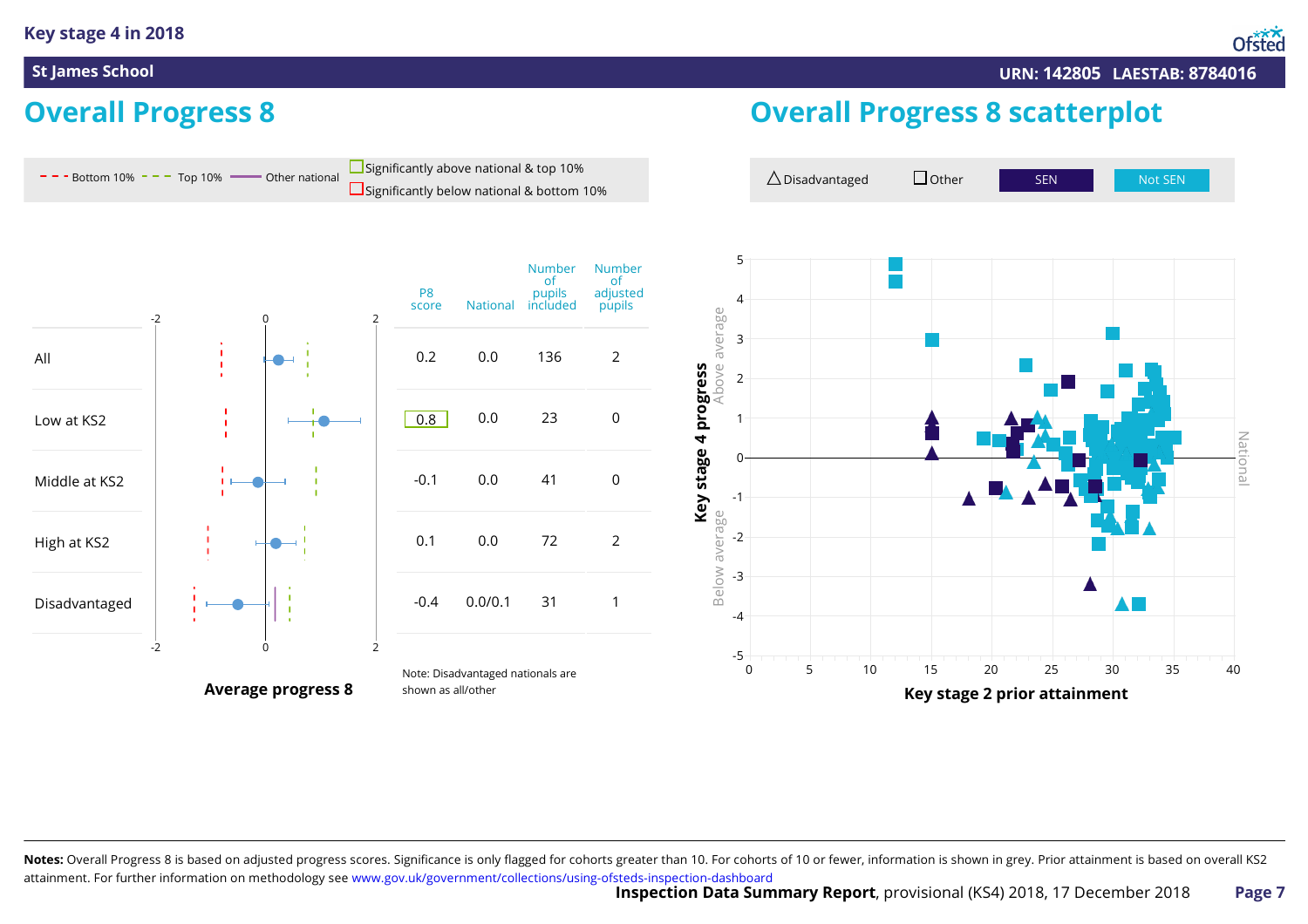# **English element of Progress 8**



Notes: The English element of Progress 8 is based on unadjusted progress scores. Significance is only flagged for cohorts greater than 10. For cohorts of 10 or fewer, information is shown in grey. Prior attainment is based on overall KS2 attainment. For further information on methodology see [www.gov.uk/government/collections/using-ofsteds-inspection-dashboard](https://www.gov.uk/government/collections/using-ofsteds-inspection-dashboard)

**English Progress 8 scatterplot**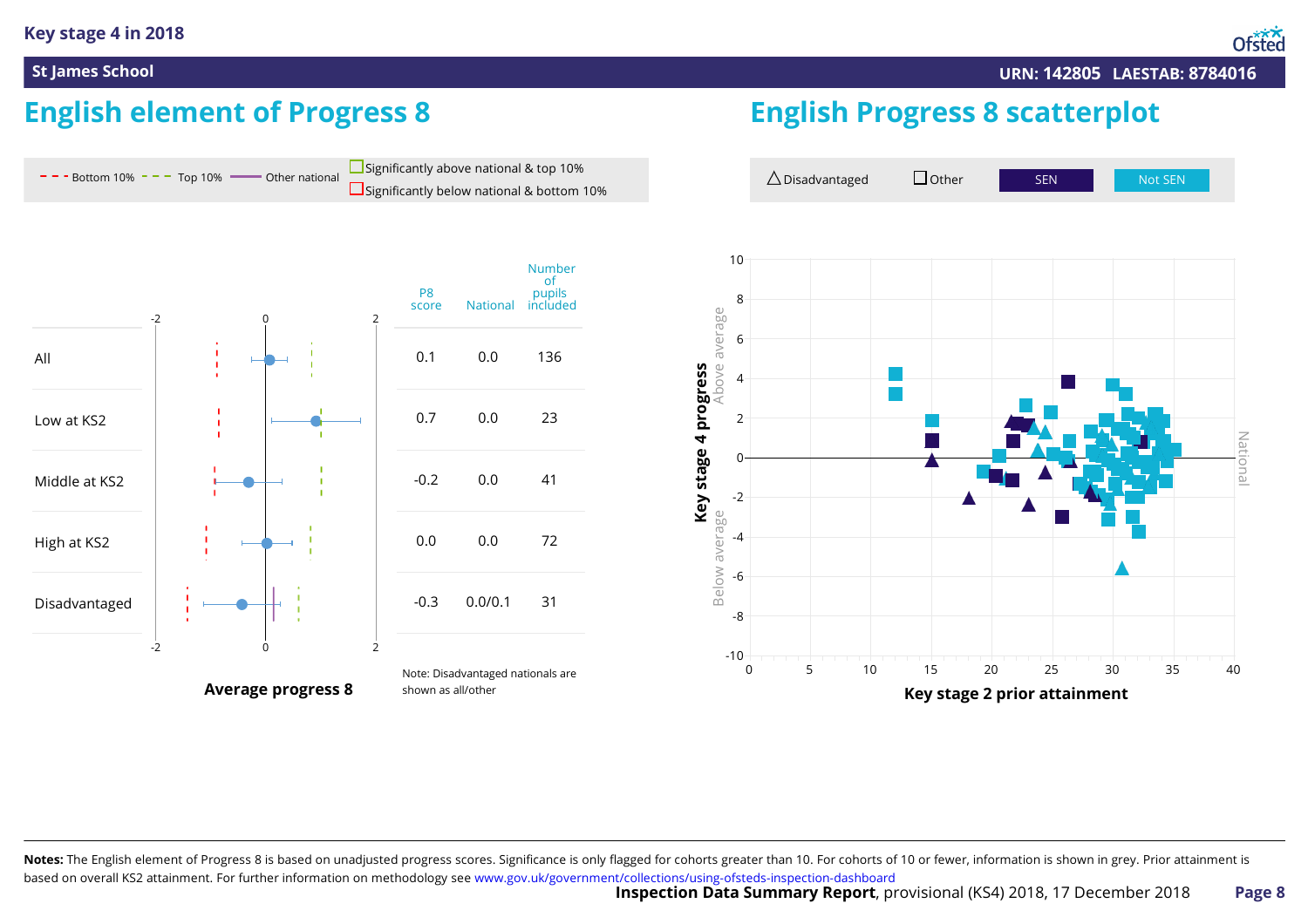#### **Key stage 4 in 2018**

National

#### **St James School URN: 142805 LAESTAB: 8784016**

## **Mathematics element of Progress 8**



Notes: The mathematics element of Progress 8 is based on unadjusted progress scores. Significance is only flagged for cohorts greater than 10. For cohorts of 10 or fewer, information is shown in grey. Prior attainment is based on overall KS2 attainment. For further information on methodology see [www.gov.uk/government/collections/using-ofsteds-inspection-dashboard](https://www.gov.uk/government/collections/using-ofsteds-inspection-dashboard)

# **Mathematics Progress 8 scatterplot**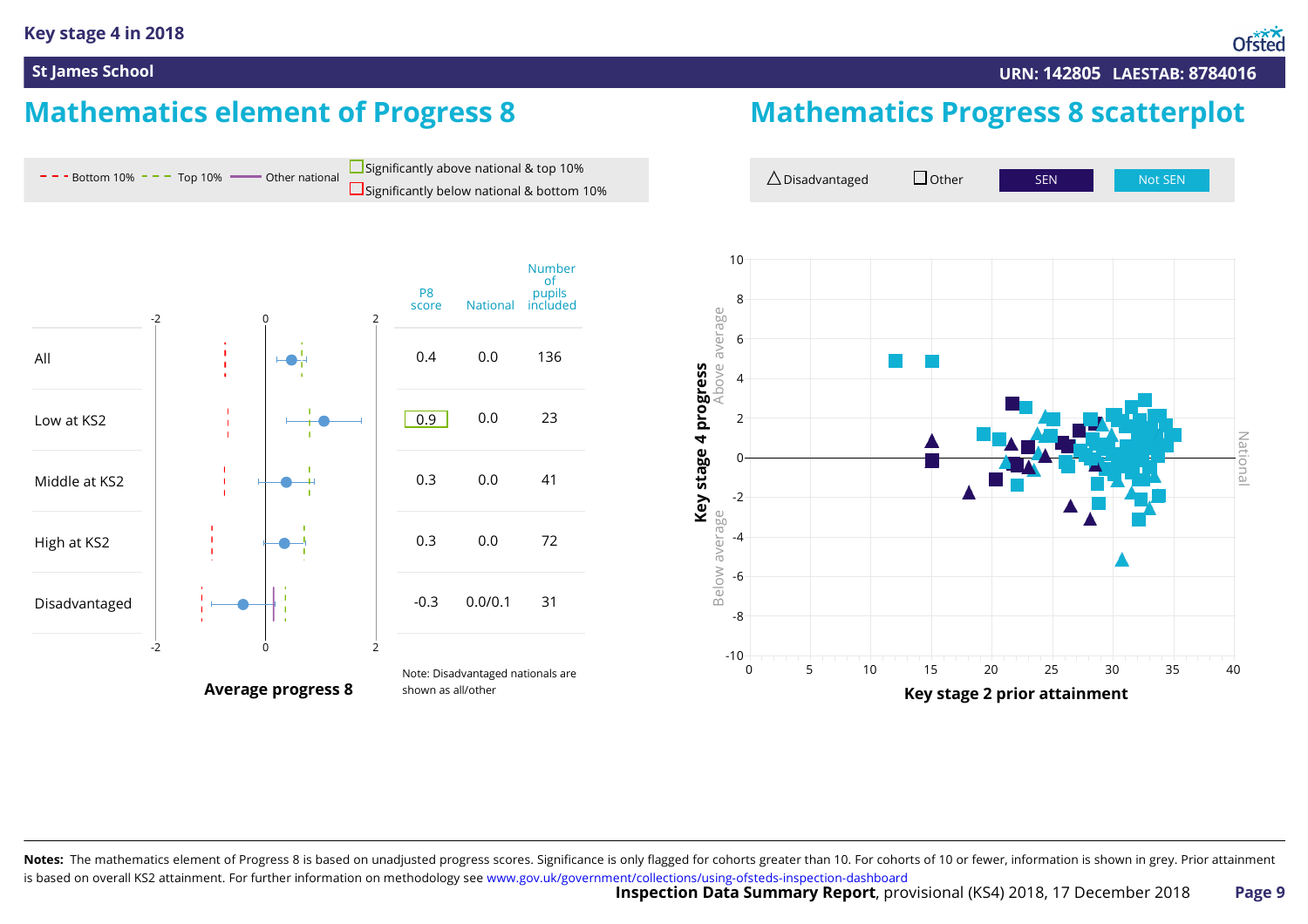## **EBacc element of Progress 8**





### **EBacc Progress 8 scatterplot**



Notes: The EBacc element of Progress 8 is based on unadjusted progress scores. Significance is only flagged for cohorts greater than 10. For cohorts of 10 or fewer, information is shown in grey. Prior attainment is based on overall KS2 attainment. For further information on methodology see [www.gov.uk/government/collections/using-ofsteds-inspection-dashboard](https://www.gov.uk/government/collections/using-ofsteds-inspection-dashboard)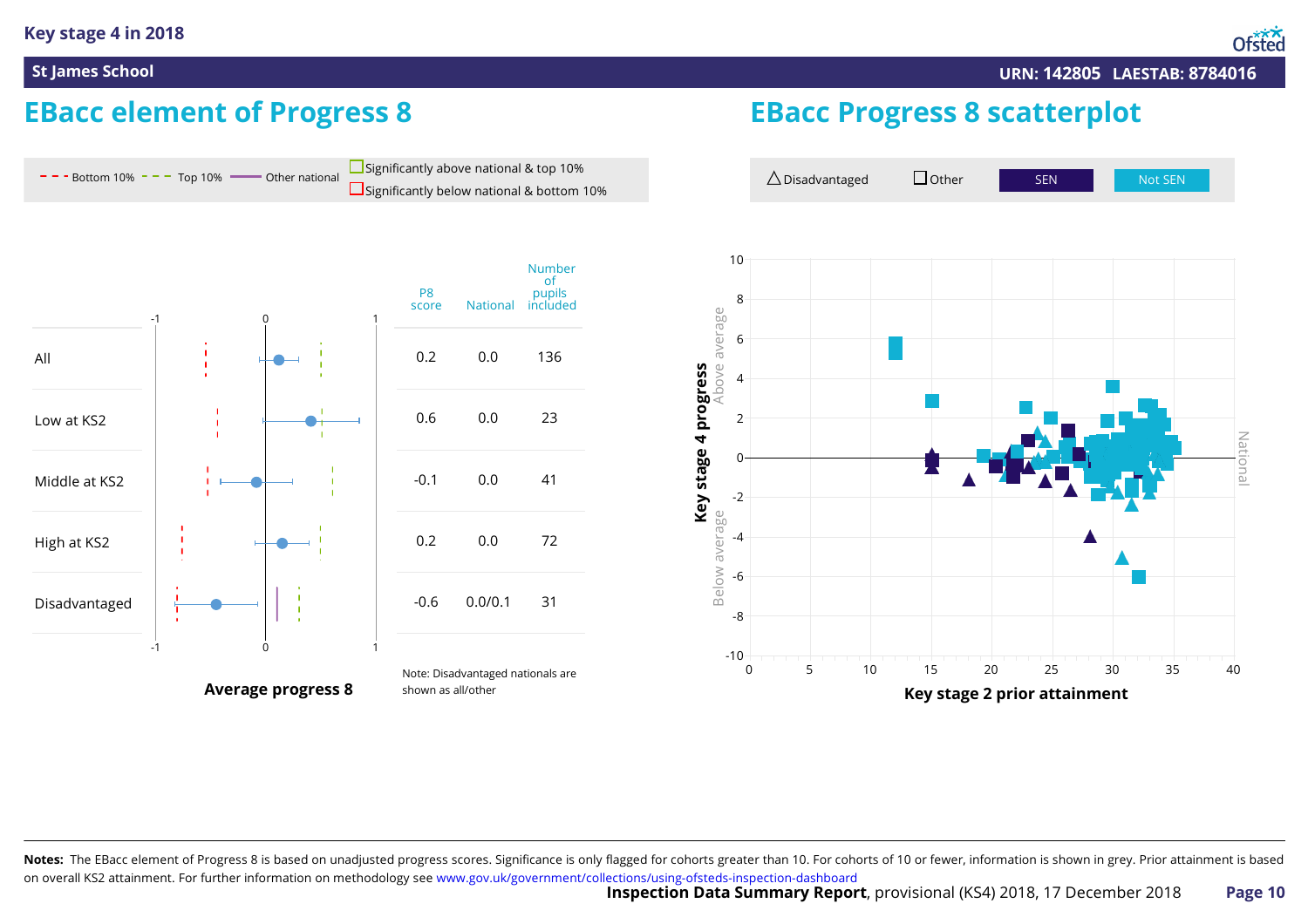# **Open element of Progress 8**



Notes: The open element of Progress 8 is based on unadjusted progress scores. Significance is only flagged for cohorts greater than 10. For cohorts of 10 or fewer, information is shown in grey. Prior attainment is based on overall KS2 attainment. For further information on methodology see [www.gov.uk/government/collections/using-ofsteds-inspection-dashboard](https://www.gov.uk/government/collections/using-ofsteds-inspection-dashboard)

**Open Progress 8 scatterplot**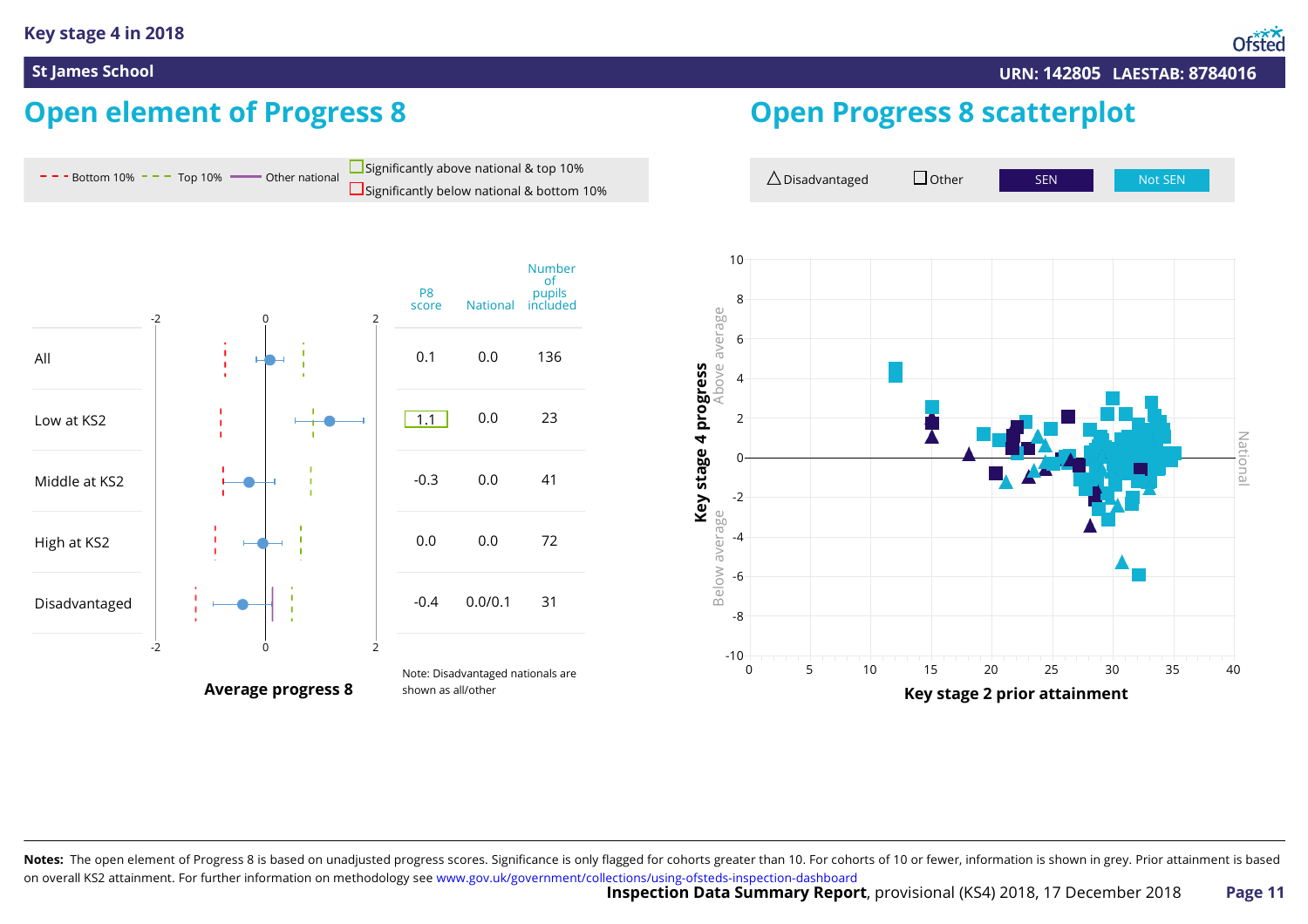### **Science Value Added**

 $-$  - Bottom 10%  $-$  - Top 10%  $-$  Other national

## **Languages Value Added**

 $- -$  Bottom 10%  $- -$  Top 10%  $-$  Other national

Significantly below national & bottom 10% Significantly above national & top 10%



Significantly below national & bottom 10% Significantly above national & top 10%

Notes: Significance is only flagged for cohorts greater than 10. For cohorts of 10 or fewer, information is shown in grey. Prior attainment is based on overall KS2 attainment. For further information on methodology see [www.gov.uk/government/collections/using-ofsteds-inspection-dashboard](https://www.gov.uk/government/collections/using-ofsteds-inspection-dashboard)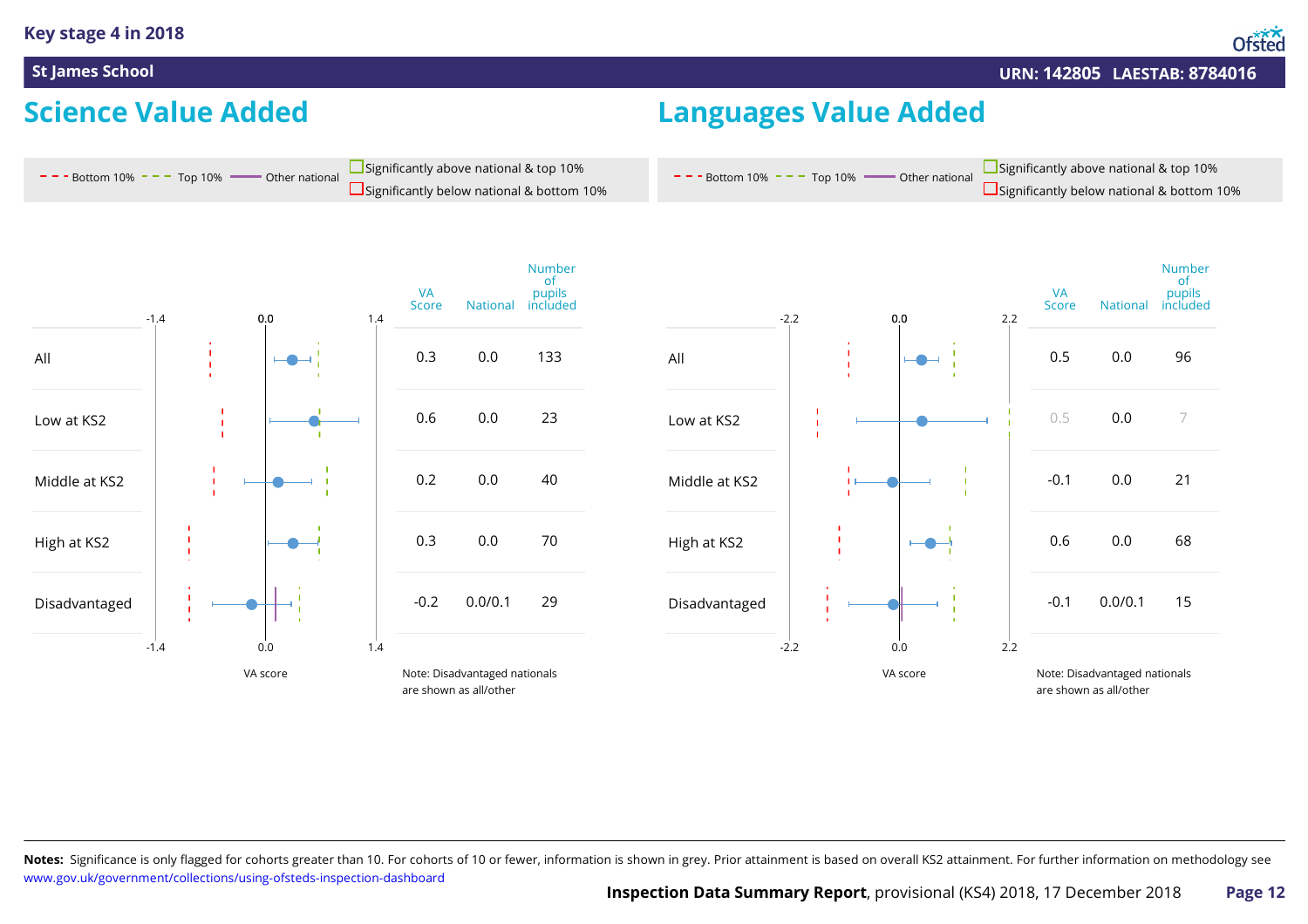## **Humanities Value Added**





Notes: Significance is only flagged for cohorts greater than 10. For cohorts of 10 or fewer, information is shown in grey. Prior attainment is based on overall KS2 attainment. For further information on methodology see [www.gov.uk/government/collections/using-ofsteds-inspection-dashboard](https://www.gov.uk/government/collections/using-ofsteds-inspection-dashboard)